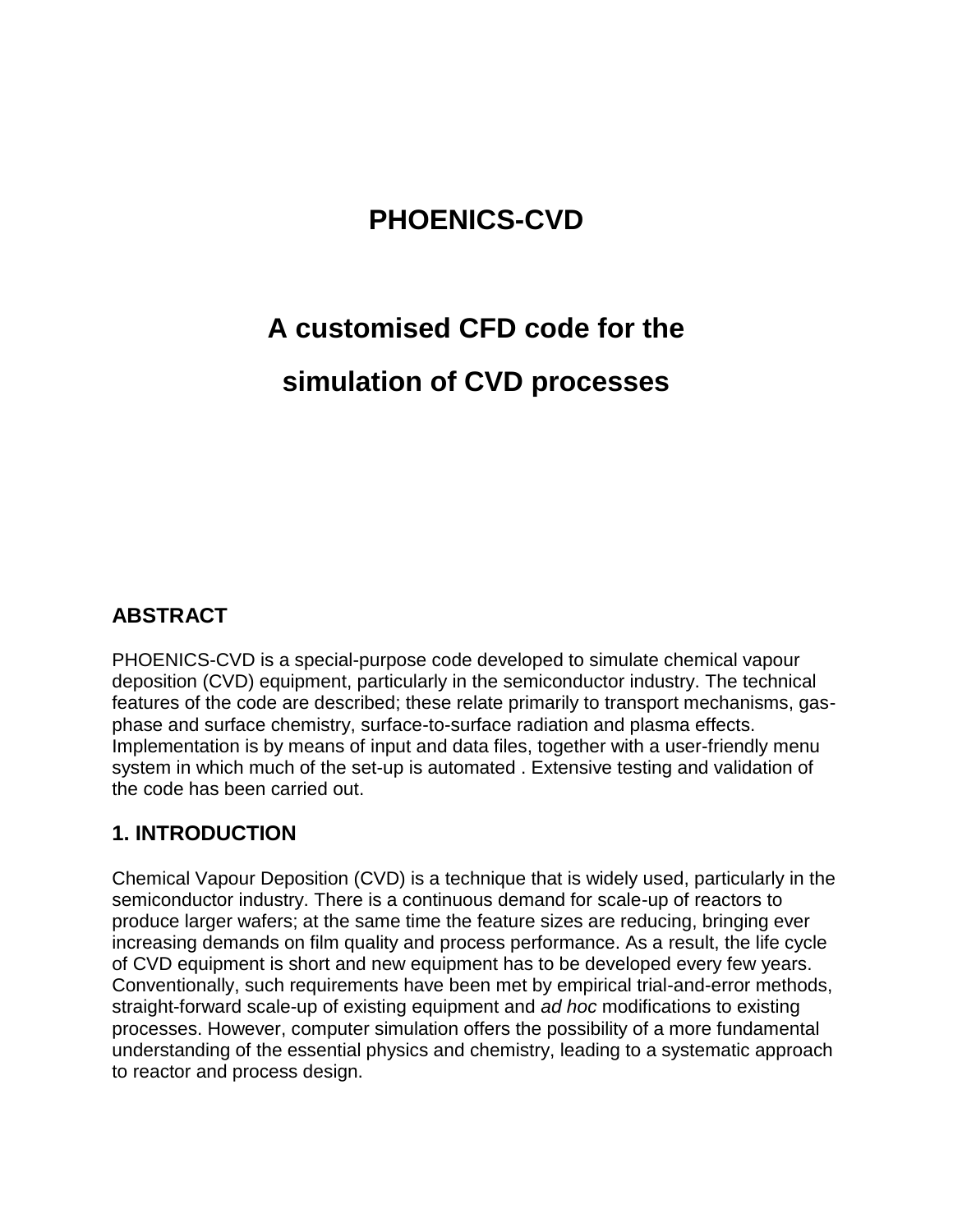PHOENICS-CVD was developed to meet this challenge. It was created by a consortium of organisations within the ACCESS-CVD Project, with financial support from the European Commission through its ESPRIT programme. The partners in the Project were CHAM (co-ordinator), Technical University of Delft, Fraunhofer Institut fuer Integrierte Schaltungen (IIS-B), Siemens Corporate Research and Development and ASM International.

The objectives of the ACCESS-CVD Project were:

(i) the compilation of modelling equations for the transport, heat transfer and chemical phenomena important in CVD processes, together with the provision of a practical engineering tool to permit the inclusion of the increasingly important plasma effects,

(ii) incorporation of the models in a flow simulation code and their validation against experimental data,

(iii) the provision of an industry-specific user-interface to make the simulation package accessible to designers and operators of CVD equipment without the need for specialised CFD knowledge, and

(iv) the implementation of the package in an industrial environment by way of pilot applications, ensuring that it could meet the needs of day-to-day use.

This document concentrates on the first of these objectives; the models that were developed for inclusion in the code are described in the following Section. For additional information the reader is referred to the special December 1995 issue of *The PHOENICS Journal*, which was exclusively devoted to the ACCESS-CVD Project; further references to original source material can be found there.

# **2. MODEL AND SOFTWARE DEVELOPMENT**

# **2.1 Transport Mechanisms**

Various basic assumptions are made about the nature of the gas flow in the reactor. The first is that the gas mixture will behave as a continuum, i.e. that the mean free path for the molecules is much smaller than the characteristic dimensions of the reactor; this effectively imposes a lower limit on the operating pressure of, typically, about 30Pa. The assumption is made that ideal gas behaviour is a suitable approximation; the code has also been designed wi th laminar flow in mind, although this is not a requirement. Viscous heating due to dissipation is also neglected. All these limitations are entirely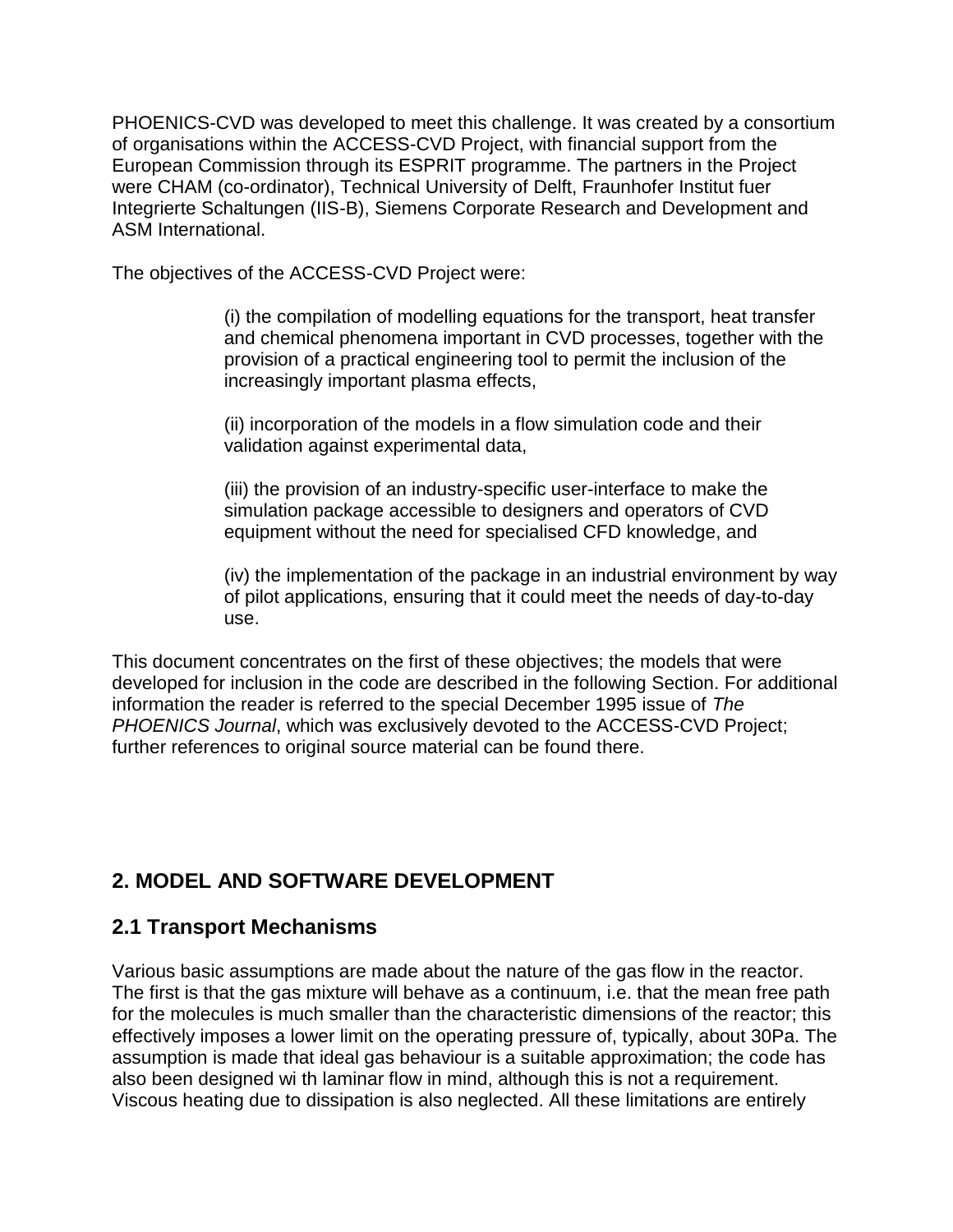compatible with most CVD applications, although some very low pressure reactors should not be simulated using PHOENICS-CVD.

The fundamental equations to be solved are those representing conservation of mass, momentum and energy, coupled with a similar equation for each of the individual gas species. The mass and momentum equations take the conventional CFD form; the energy and species equations have additional contributions to take account of chemical reactions and diffusion of species within the gas mixture.

## **2.1.1 Species transport equations**

Species concentrations are expressed as dimensionless mass fractions, w i; diffusion is expressed in terms of diffusive mass fluxes

$$
\boldsymbol{j_i} = \rho \omega_i (\boldsymbol{v_i} - \boldsymbol{v}) \left( 1 \right)
$$

where **v**<sub>i</sub> is the i<sup>th</sup> species velocity and **v** is the mass averaged mixture velocity. Diffusion arises from concentration gradients (ordinary diffusion) and also from temperature gradients (thermal or Soret diffusion); **j<sup>i</sup>** therefore contains two separate contributions.

The conservation equation for the i<sup>th</sup> species is then

$$
\frac{\partial}{\partial t}(\rho\omega_i) = -\nabla \left( \rho v \omega_i \right) - \nabla \cdot \mathbf{j_i} + m_i \sum_{\mathbf{k}} \nu_{\mathbf{k}} \left( R_{\mathbf{k}}^{\mathbf{g}} - R_{\mathbf{k}}^{-\mathbf{g}} \right)
$$
(2)

where the terms on the right hand side represent, respectively, convection, diffusion and gas phase chemistry; m<sub>i</sub> is molecular mass,  $v_{\text{A}}$  is a stoichiometric coefficient and summation is over the reactions, with forward and backward reaction rates given, in molecular terms, by  $R_{\texttt{k}}^{\texttt{g}}$  and  $\mathbf{f}$ .

# **2.1.2 Energy transport equation**

The energy equation contains the standard convection and diffusion terms, augmented by the extra contributions referred to above:

$$
\rho c_p \frac{\partial T}{\partial t} = -\rho c_p \mathbf{v}.\nabla T + \nabla \cdot (\lambda \nabla T) - \sum_i \mathbf{j}_i.\nabla H_i - \sum_k \sum_i H_i \nu_k (R_k^g - R_k^{-g})
$$
\n(3)

where H<sub>i</sub> is the species molar enthalpy and  $c<sub>p</sub>$  is the mixture specific heat. The third term on the right hand side represents diffusion of energy associated with the inter-diffusion of species and the final term the energy associated with the creation and destruction of species by the chemical reactions.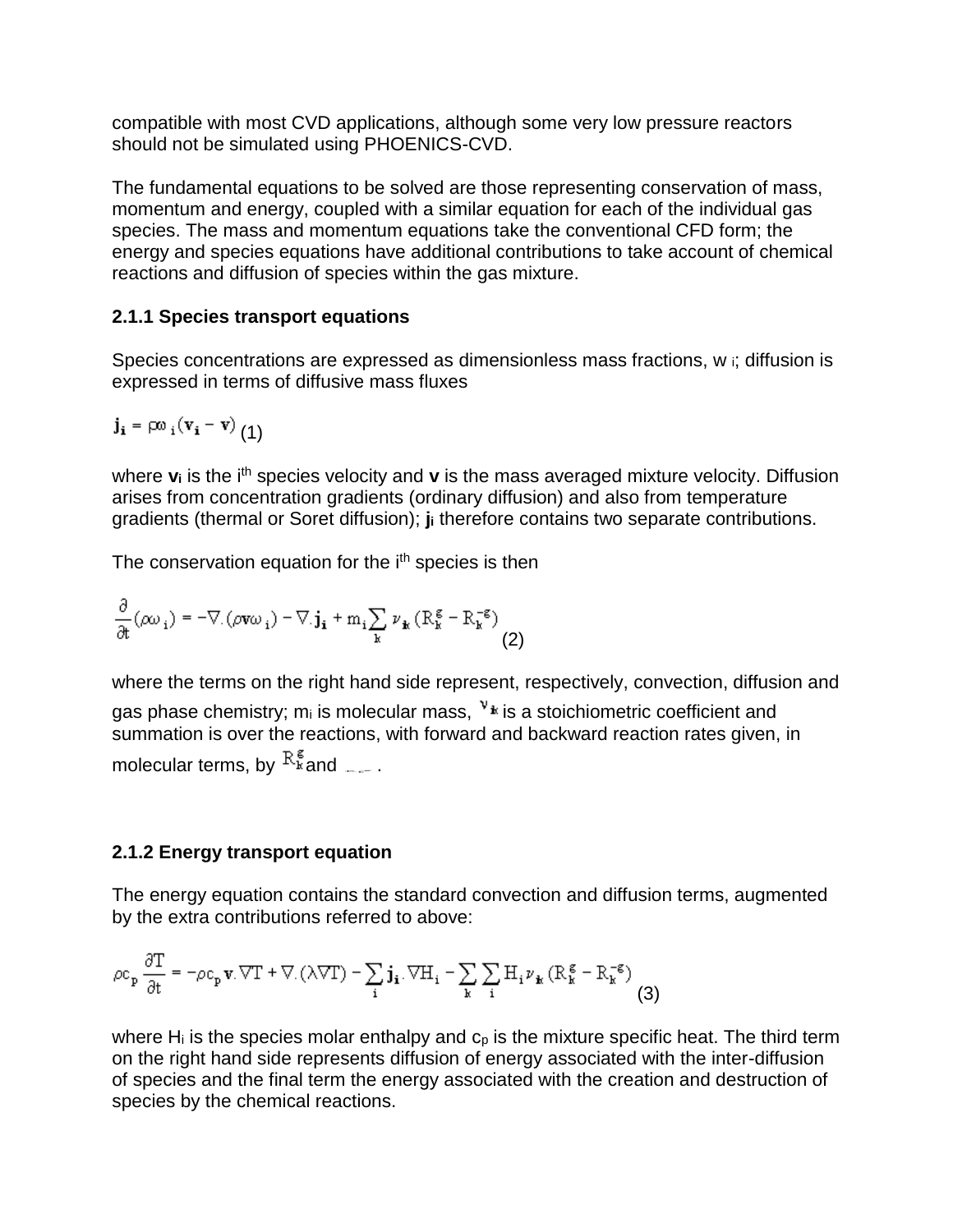## **2.1.3 Ordinary diffusion**

Ordinary diffusion fluxes in a binary mixture are given by Fick's Law:

$$
\mathbf{j}_1^c = -\mathbf{j}_2^c = -\rho \mathbf{D}_{12} \nabla \omega_1 = \rho \mathbf{D}_{12} \nabla \omega_2
$$
 (4)

where  $D_{12}$  is the binary diffusion coefficient of the gas pair. The same approach can be applied to a multicomponent mixture in which a single carrier species dominates.

For non-dilute mixtures this simple formulation can no longer be utilised; instead, the diffusive fluxes of each species is related to all the concentration gradients through the Stefan-Maxwell equations:

$$
\nabla(\omega_i \mathbf{M}) = \frac{\mathbf{M}^2}{\rho} \sum_j \frac{(\omega_i \mathbf{j}_j^c - \omega_j \mathbf{j}_i^c)}{m_j D_{ij}} \tag{5}
$$

where M is the average molar mass of the mixture. For implementation in PHOENICS-CVD it is more convenient to rearrange these equations to obtain expressions for each diffusion flux in terms of the others; this retains a conventional diffusion term in the species equations (useful for stability) with other terms being added as sources. A further advantage of the Stefan-Maxwell approach is that binary diffusion coefficients are used: these are simple functions of pressure and temperature; alternative methods require multicomponent diffusion coefficients, which are more complicated functions and correspondingly more expensive to evaluate.

As an alternative to the Stefan-Maxwell equations an approximate expression for multicomponent diffusion fluxes has been developed by Wilke; it retains the form of Fick's Law,

$$
\mathbf{j_1^c} = -\rho \mathbb{D}_\mathbf{i}^\text{eff} \nabla \omega_\mathbf{i} (6)
$$

but with an effective diffusion coefficient:

$$
\mathbf{D}_{\mathbf{i}}^{\mathbf{eff}} = (1 - \mathbf{x}_{\mathbf{i}}) \left( \sum_{\mathbf{j} \neq \mathbf{i}} \frac{\mathbf{x}_{\mathbf{j}}}{\mathbf{D}_{\mathbf{ij}}} \right)^{-1} \tag{7}
$$

where x represents molar fraction. The Wilke approximation is accurate for dilute mixtures and offers computational savings when compared with Stefan-Maxwell.

The philosophy within PHOENICS-CVD has been to offer a range of alternatives to the user where these can save significant computational time. Fick, Wilke and Stefan-Maxwell formulations are therefore all included in the code.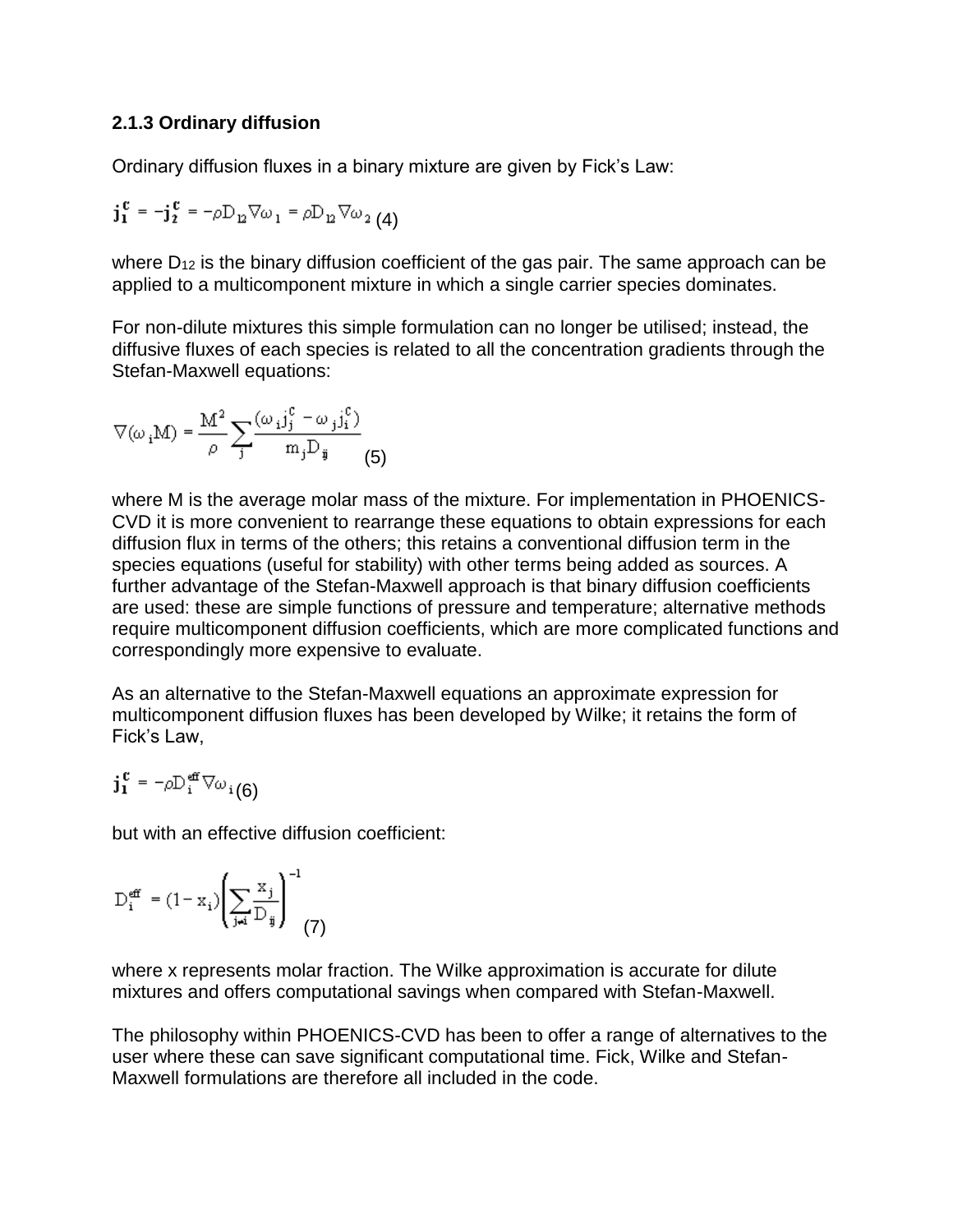# **2.1.4 Thermal diffusion**

Thermal diffusion causes small, light molecules to diffuse towards hot regions while larger, heavier molecules move the other way. This effect can be important in cold-wall reactors which may have large temperature gradients. The mass fluxes are given by

 $\mathbf{j_i}^{\mathrm{T}} = -\mathbf{D}_i^{\mathrm{T}} \nabla(\ln \mathrm{T})$  (8)

where the thermal diffusion coefficient  $D_i^T$  is a function of gas composition and temperature, but independent of pressure.

# **2.1.5 Thermodynamic properties of gas mixtures**

For each gas species such properties as specific heat, heat of formation and standard entropy are needed in the energy equation given above (3); mixture specific heat is also required. These properties are functions of temperature and are usually defined by polynomial coefficients. PHOENICS-CVD follows the conventions adopted in the Chemkin thermodynamics database: for each species two sets of seven coefficients are required, one for a low temperature range and one for a high range.

Mixture specific heat is simply defined by mass averaging.

# **2.1.6 Transport properties of gas mixtures**

Solution of the conservation equations requires mixture properties such as density, viscosity and thermal conductivity to be known as functions of local conditions and composition.

Experimental data are available for only a few common gases and these properties are derived from kinetic theory for the individual gas species; Lennard-Jones parameters are required and these are taken from a data file whose format is again compatible with the corresponding Chemkin database.

Density poses no problems and is derived straightforwardly from the ideal gas law. Viscosity of a single gas is given by

$$
\mu_{i} = \frac{5}{16} \frac{\left(\pi m_{i} RT\right)^{1/2}}{\pi \sigma_{i}^{2} N_{A} \Omega_{\mu}(T)}
$$
(9)

where N<sub>A</sub> is Avogadro's number and  ${}^{\Omega_{\mu}(T)}$  is a tabulated function depending on the Lennard-Jones parameters for the species in question; the mixture viscosity is calculated from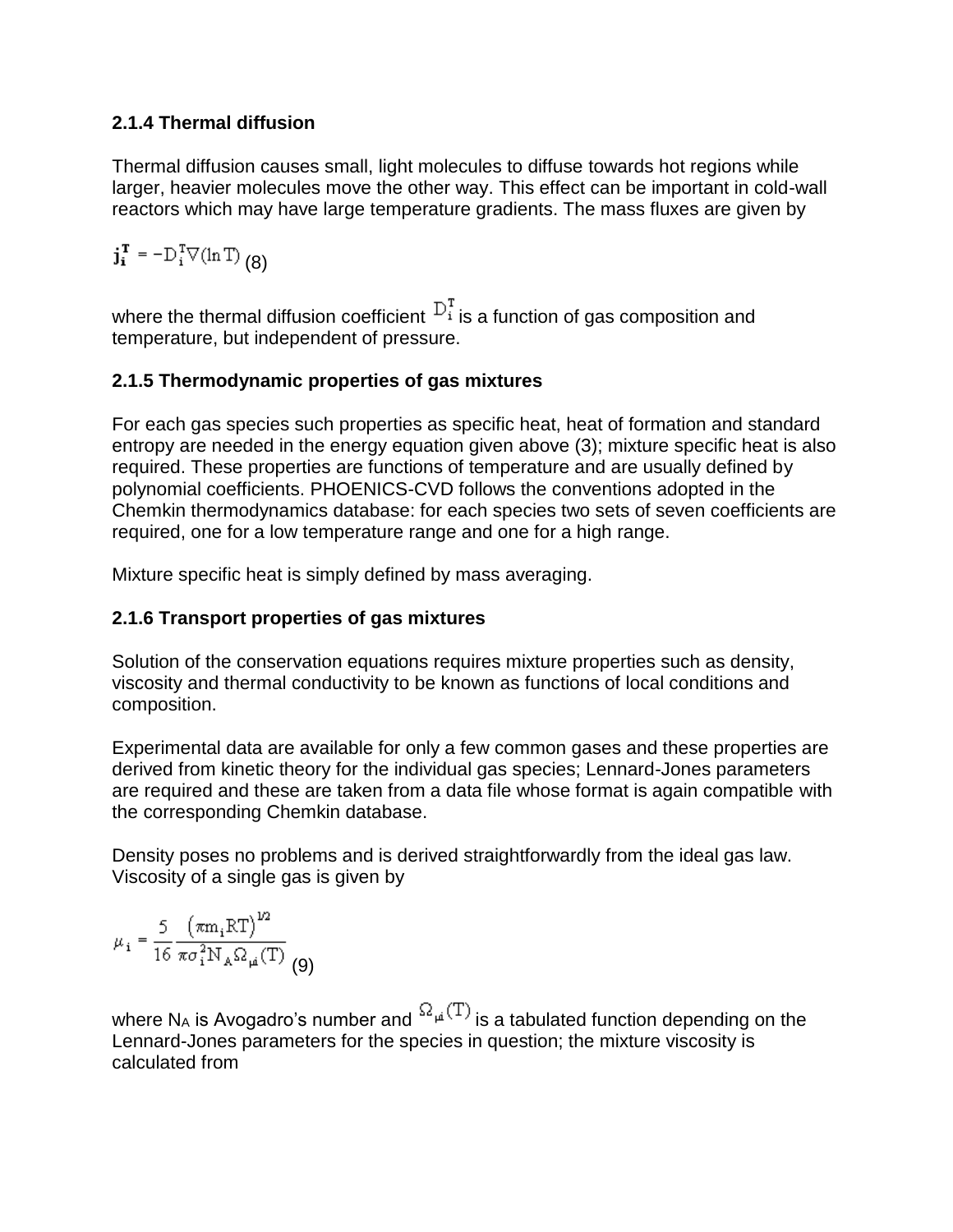$$
\mu = \sum_{\mathbf{i}} \left( \frac{\mathbf{x}_{\mathbf{i}} \mu_{\mathbf{i}}}{\sum_{\mathbf{j}} \mathbf{x}_{\mathbf{j}} \Phi_{\mathbf{ij}}} \right)_{(10)}
$$

with

$$
\Phi_{ij} = \frac{1}{\sqrt{8}} \left( 1 + \frac{m_i}{m_j} \right)^{-1/2} \left( 1 + \left( \frac{\mu_i}{\mu_j} \right)^{1/2} \left( \frac{m_j}{m_i} \right)^{1/4} \right)^2
$$
 (11)

Thermal conductivity is given by

$$
\lambda_i = \frac{15 \text{ R}}{4 \text{ m}_i} \mu_i
$$
 (12)

for monatomic gases; the Eucken correction is used for polyatomic gases:

$$
\lambda_{i} = \left(\frac{15}{4} + 1.32\left(\frac{c_{p}}{R} - \frac{5}{2}\right)\right) \frac{R}{m_{i}} \mu_{i}
$$
(13)

Mixture conductivity is derived from expressions having the same form as those used for viscosity.

#### **2.1.7 Ordinary diffusion coefficients**

Binary diffusion coefficients for the gas pairs are also obtained from kinetic theory, although a correction factor suggested by Wilke and Lee is also included; the result is

$$
D_{ij} = \frac{3}{16} \left( 1.15 - 0.00837 \left( \frac{m_i + m_j}{m_i m_j} \right)^{1/2} \right) \left( \frac{m_i + m_j}{m_i m_j} \right)^{1/2} \frac{\sqrt{2 \pi R^3 T^3}}{PN_A \pi \sigma_{ij}^2 \Omega_{Dij}(T)} \tag{14}
$$

where  $\sigma$  is the average collision diameter for the pair and  $\Omega_{\text{Dij}}(T)$  is a tabulated function of the Lennard-Jones parameters and temperature.

#### **2.1.8 Thermal diffusion coefficients**

Thermal diffusion modelling requires the use of multicomponent diffusion coefficients that are dependent on mixture composition. Derivation from kinetic theory is computationally expensive and increases as the cube of the number of gas species present; the problem lies in the evaluation of large determinants having elements which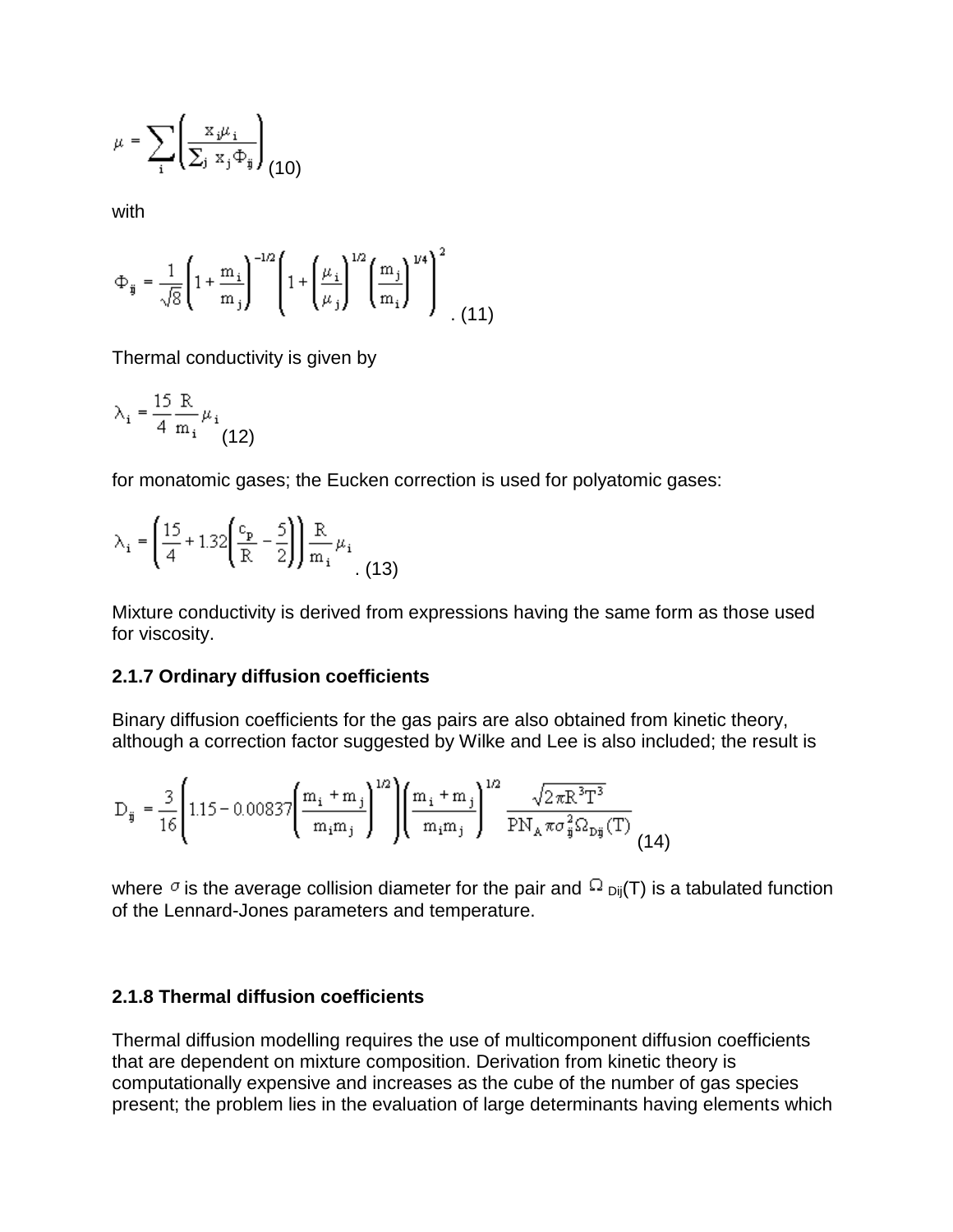are themselves complicated functions of gas composition and temperature. As an alternative to this, a simpler model proposed by Clark Jones has also been inc luded in PHOENICS-CVD; use of this method results in

$$
\mathbf{D}_{i}^{\mathrm{T}} = \sum_{\mathbf{j} \neq i} \infty_{i} \omega_{j} \mathbf{D}_{\mathbf{ij}} \mathbf{a}_{\mathbf{ij}} \tag{15}
$$

where the thermal diffusion factors (a<sub>ii</sub>) are functions of molecular masses and Lennard-Jones parameters.

The user can select either the exact or the Clark Jones approach; as a further computational economy each formulation can be simplified by the use of the rigid elastic spheres approximation instead of the Lennard-Jones potential.

## **2.1.8 Data input**

PHOENICS-CVD is equipped with two data files for transport and thermodynamic parameters. The user is able to add new species with complete freedom, following a standard format.

# **2.2 Chemistry Modelling**

The fundamental process in Chemical Vapour Deposition is the chemistry that brings about the creation of the required film on the solid surface; inevitably this involves surface chemistry but generally there are also gas-phase reactions. Many simulation studies have relied on very simple models for the chemistry, with rate constants estimated from experimental data; while this approach might yield accurate predictions for the process conditions under which th e data were collected it is of limited value in the main field of predictive modelling. A deeper understanding of chemistry is also essential for studying conformality, dopant incorporation and the important effects that intermediates can have on process characteristics such as selectivity and deposit morphology. More detailed chemistry models have appeared recently, but they have typically only been applied in conjunction with idealised reactor configurations.

PHOENICS-CVD has been designed to facilitate the handling and solution of more sophisticated chemistry formulations, in addition to the simpler models, for both gasphase and surface reactions. Numerical modelling can then be used to gain fundamental insight into the underlying phenomena.

# **2.2.1 Gas-phase chemistry**

Although not contributing directly to the deposition process itself, gas-phase chemistry plays an important role, particularly in atmospheric pressure reactors; the consumption of reactants and the formation of intermediaries may easily influence film quality.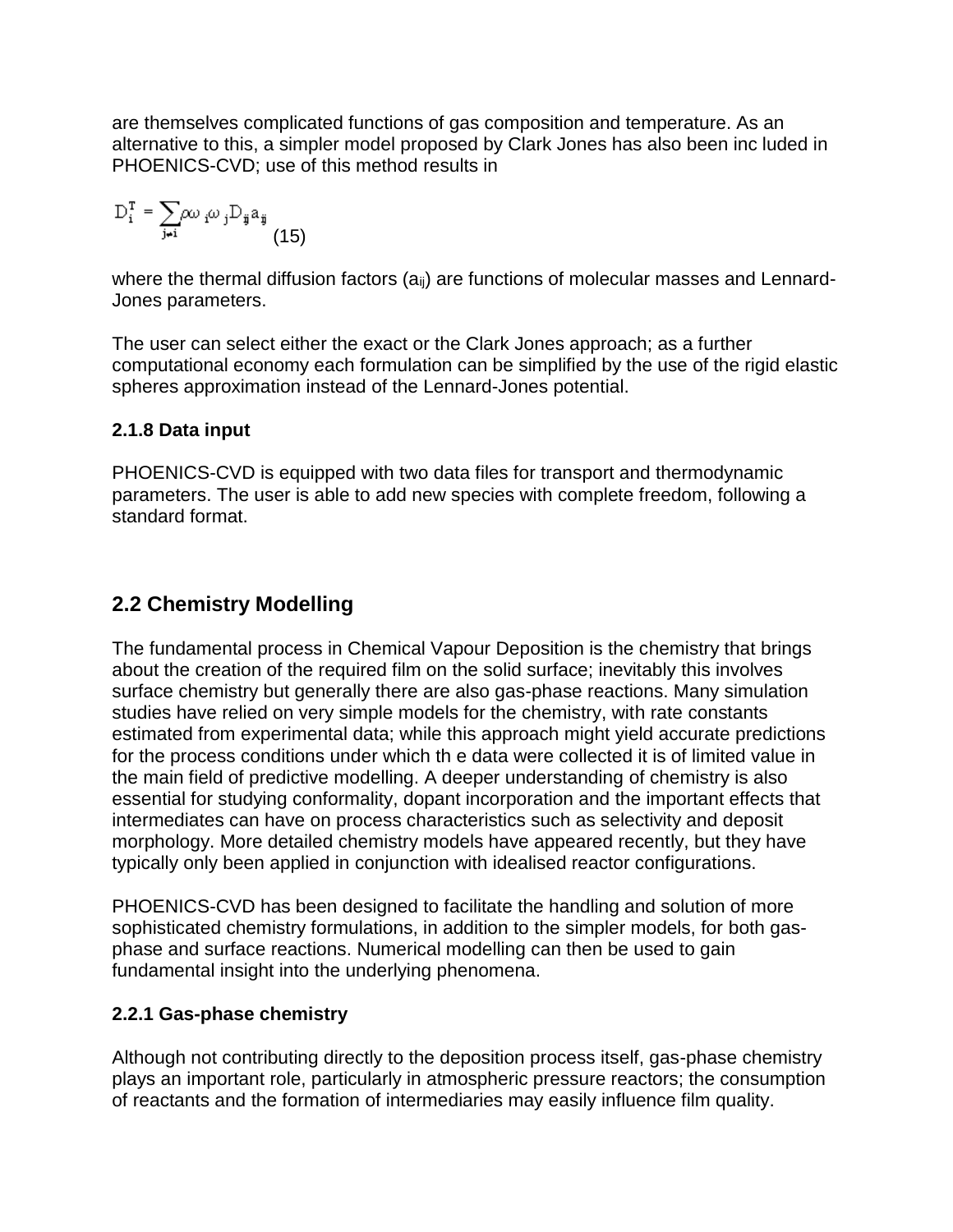The  $k<sup>th</sup>$  reversible gas-phase reaction is written as

$$
\sum_{i} \|\neg \nu_{\mathbf{k}} \| A_i \Leftrightarrow \sum_{i} \|\nu_{\mathbf{k}} \| A_i
$$
\n(16)

where  $||n_{ik}|| = 0.5(|n_{ik}| + n_{ik})$ .

In modelling terms the gas-phase chemistry contributes the final terms to the species and energy equations ((2) and (3)). The net reaction rate,  $R_{\kappa}^{\epsilon}$   $R_{\kappa}^{\epsilon}$  is obtained from

$$
R_{k}^{\epsilon} - R_{k}^{-\epsilon} = k_{k} \rho \left(\sum_{i} L_{i} w_{i}^{i}\right) \prod_{i} \left(\frac{\omega_{i}}{m_{i}}\right)^{L_{i} w_{i} I} - k_{-k} \rho \left(\sum_{i} w_{i}^{i}\right) \prod_{i} \left(\frac{\omega_{i}}{m_{i}}\right)^{I_{i} w_{i} I} \tag{17}
$$

where  $k_k$  and  $k_k$  are the forward and reverse reaction rate constants respectively. These constants are strongly dependent on temperature and independent of pressure at sufficiently high pressures. At lower pressures though there is pressure dependence.

A number of alternative formulations for the forward reaction rate constant have been included in PHOENICS-CVD. The simplest is the extended Arrhenius expression:

$$
k_k = A \text{ Tb} \exp(-E_A/RT) p^c \cdot (18)
$$

More complicated alternatives are the Lindemann form which blends two Arrhenius expressions, one for low and one for high pressure. Further complexity is also available in the Troe form, based on nine or ten parameters.

For reversible reactions the reverse reaction rate constant is calculated from equilibrium thermochemistry, utilising the equilibrium constant for the reaction; this is derived from polynomial fits for standard heat of formation, standard entropy and specific heat.

#### **2.2.2 Surface chemistry**

Surface chemistry can be written in the same way as the gas-phase reactions described above:

$$
\sum_{i} ||-\sigma_{\mathbf{1}}||A_{i} + \sum_{j} ||-\chi_{\mathbf{1}}||B_{j} \Leftrightarrow \sum_{i} ||\sigma_{\mathbf{1}}||A_{i} + \sum_{j} ||\chi_{\mathbf{1}}||B_{j}
$$
(19)

where the  $A_i$  (i=1,N) are the gaseous reactants and products and the  $B_i$  (i=1,M) are the bulk, or adsorbed reactants and products;  $s$  ii and c ii are the stoichiometric coefficients for the l<sup>th</sup> surface reaction.

The growth rate is simply calculated from the reactions that deposit the bulk species: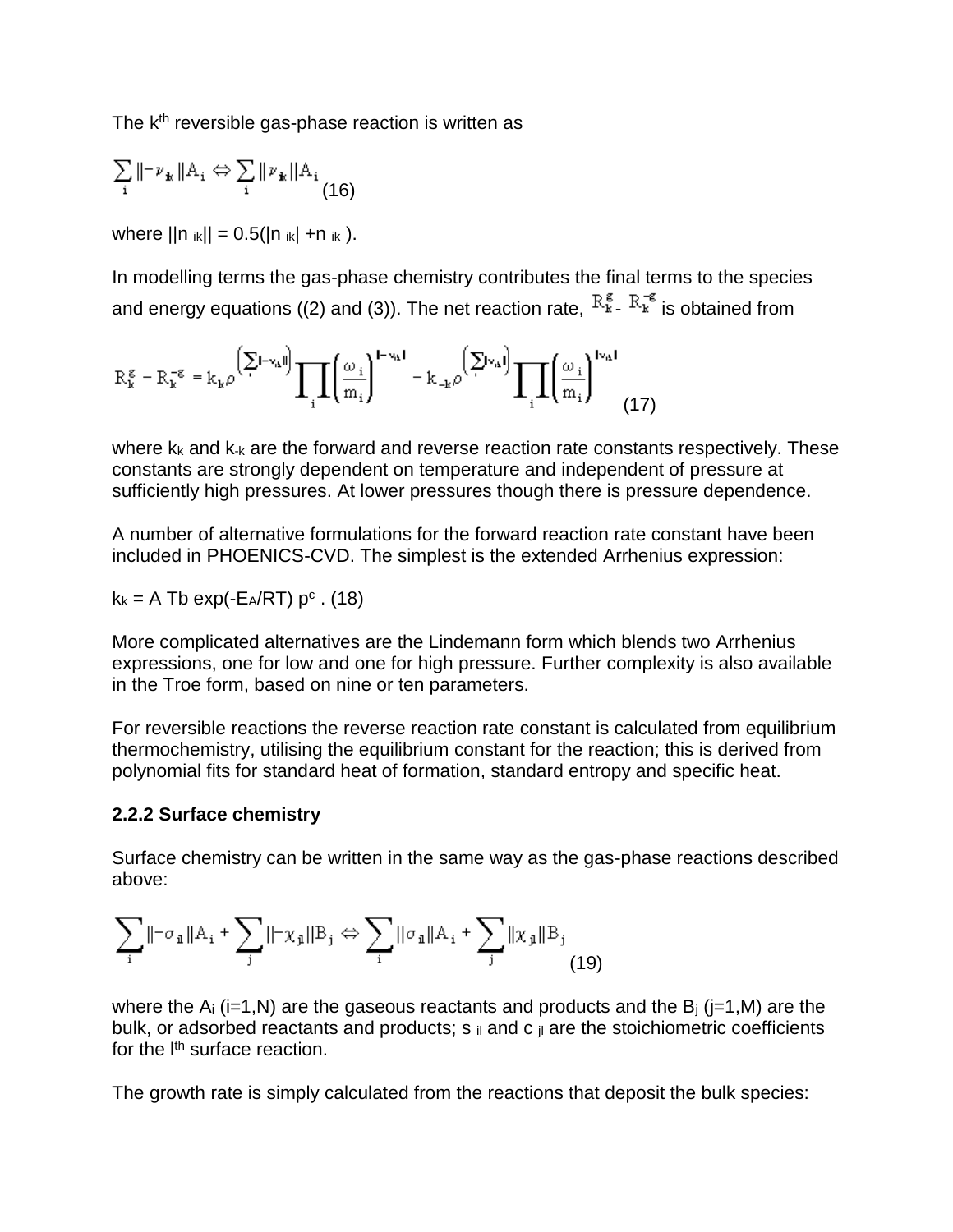$$
G_s = \frac{m_s}{\rho_s} \sum_1 \chi_a R_1^s
$$
 (20)

where  $m_s$  is the molar mass of the bulk species and  $r_s$  is its density

Surface reactions did not appear explicitly in the species and energy equations ((2) and (3)) earlier. This is because they are included as boundary conditions rather than source terms.

2.2.2.1 Semi-empirical surface chemistry models

In many chemistry models the surface chemistry is simplified into one or more irreversible reactions with only gaseous reactants and, apart from the deposited species, only gaseous products. Equation (19) then simplifies to

$$
\sum_{i} \|\neg \sigma_{\mathbf{a}}\| A_{i} \Rightarrow \sum_{i} \|\sigma_{\mathbf{a}}\| A_{i} + \|\chi_{\mathbf{a}}\| B_{s}.
$$
 (21)

Semi-empirical methods have been developed for the definition of the surface reaction rates and two of these have been included as built-in options. The first involves the 'reactive sticking coefficient', defined as the fraction of gas molecules colliding with the surface that contribute to the deposited film. The reaction rate then becomes

$$
R^s = \gamma_A \frac{P_A}{\sqrt{2\pi m_A RT_s}}
$$
(22)

where  $p_A$  is the partial pressure of the reactant and  $T_s$  the temperature at the surface; the sticking coefficient is g  $_A$  (£ 1) and the remainder of the expression comes from kinetic theory. Arrhenius expressions can be used for the sticking coefficient, specified via the chemistry data file.

A second built-in formulation is that by Langmuir-Hinshelwood; here the reaction rate is in the general form

$$
R^{s} = \frac{AT^{\beta} \exp(-E/RT)p_1^{a_1} \dots p_N^{a_N}}{1 + c_1 p_1^{a_1} + \dots + c_N p_N^{a_N}}.
$$
 (23)

Again, the coefficients are specified in the data file.

#### 2.2.2.2 Detailed surface chemistry models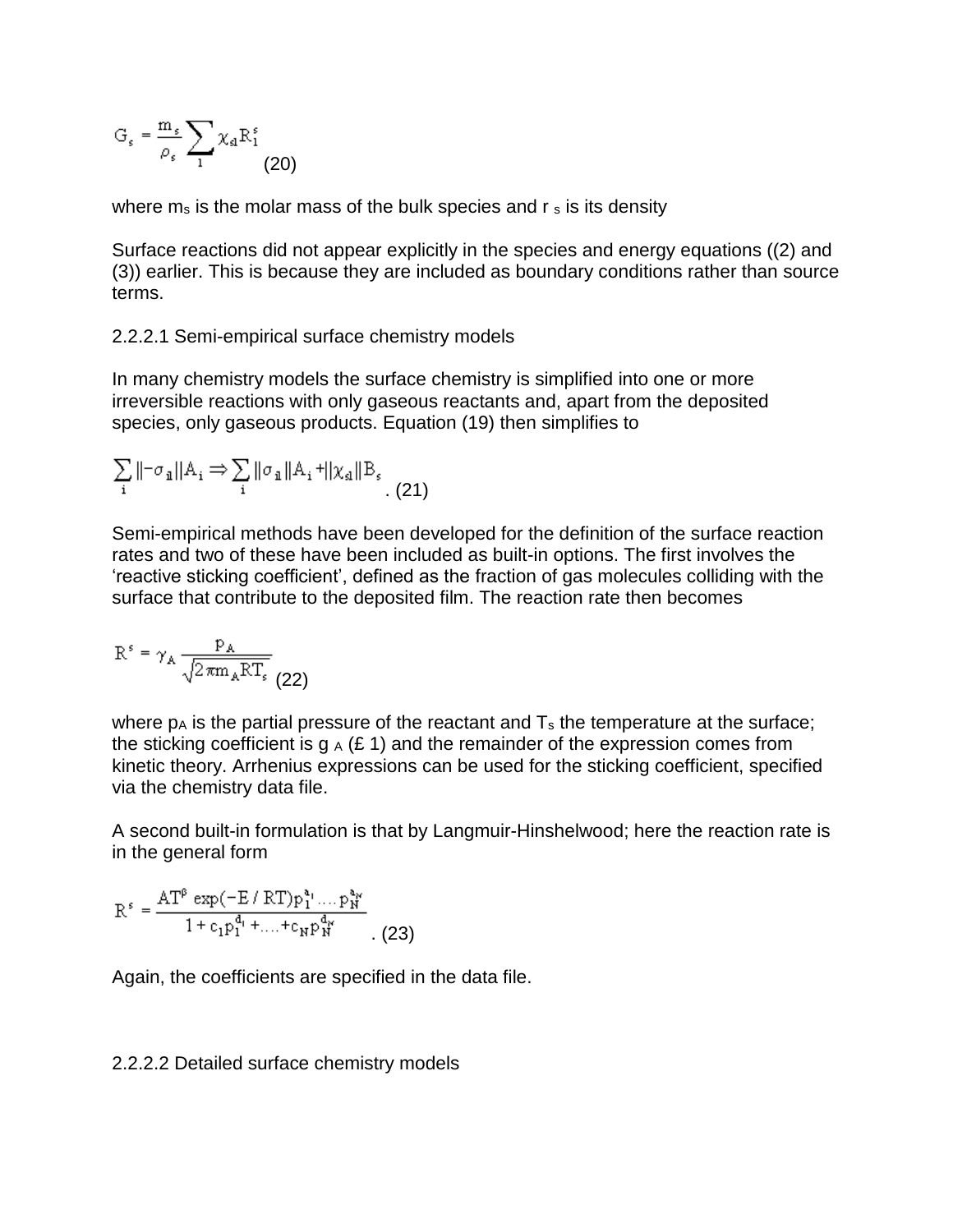The simplified surface chemistry models described above take no account of the adsorption of reactants and intermediaries at the surface, their decomposition and the desorption of reaction products. Although several more sophisticated models have been suggested in recent years there is still no standard form for them. In general, therefore, the inclusion of new models requires user-coding to be added to PHOENICS-CVD; this facility is provided and a number of specific models have been incl uded in the code to help users.

The solution strategy for detailed surface chemistry models is rather different from that usually employed. At the surface the fractional coverages of the adsorbed species are calculated using a separate solver for the simultaneous calculation of stiff surface chemistry; the resultant fluxes of reactants, intermediaries and products are then imposed in the normal way as boundary conditions to the transport equations for the gas species.

# **2.2.3 Numerical complications**

The solution of the transport equations for CVD processes is often hampered by numerical difficulties. These result from the chemistry source terms which lead to strong coupling between the mass fractions of different species at a single location; transport equations are usually solved on the basis that the strongest links are given by the convection and diffusion terms which link concentrations throughout the solution domain. Additionally, a single chemistry model is likely to contai n reactions with vastly differing time scales; this 'stiffness' can impose unacceptable limitations on the convergence that can be achieved.

Various techniques have been suggested to alleviate these problems, but they cannot usually be applied to two- and three-dimensional elliptic problems. In PHOENICS-CVD convergence is improved by the linearisation of the chemistry source terms which increases the stability of the solution method. The stiffness is addressed by the provision of an automatic under-relaxation based on local creation and destruction rates. In extreme cases this may still not be sufficient and an alternative solver has been provided; this solves the species equations on a point-by-point basis, using a Newton-Raphson solver for the simultaneous solution of all the species in a single computational cell. Such a technique is well-suited for handling large sets of chemical reactions with widely varying time scales; however, because it is a 'local' method convergence may still be slow because the convective and diffusive contributions are less well dealt with. In some cases the use of both solvers in turn may be beneficial.

# **2.2.4 Data input**

Specification of the chemistry to be adopted is made easy by the use of a data file. For each of the numbered reactions the user is able to specify the chemical reaction (in terms of species and stoichiometric coefficients), the nature of the model to be adopted (e.g. kinetic limited, diffusion limited, Langmuir-Hinshelwood) and the appropriate values of the parameters in the model.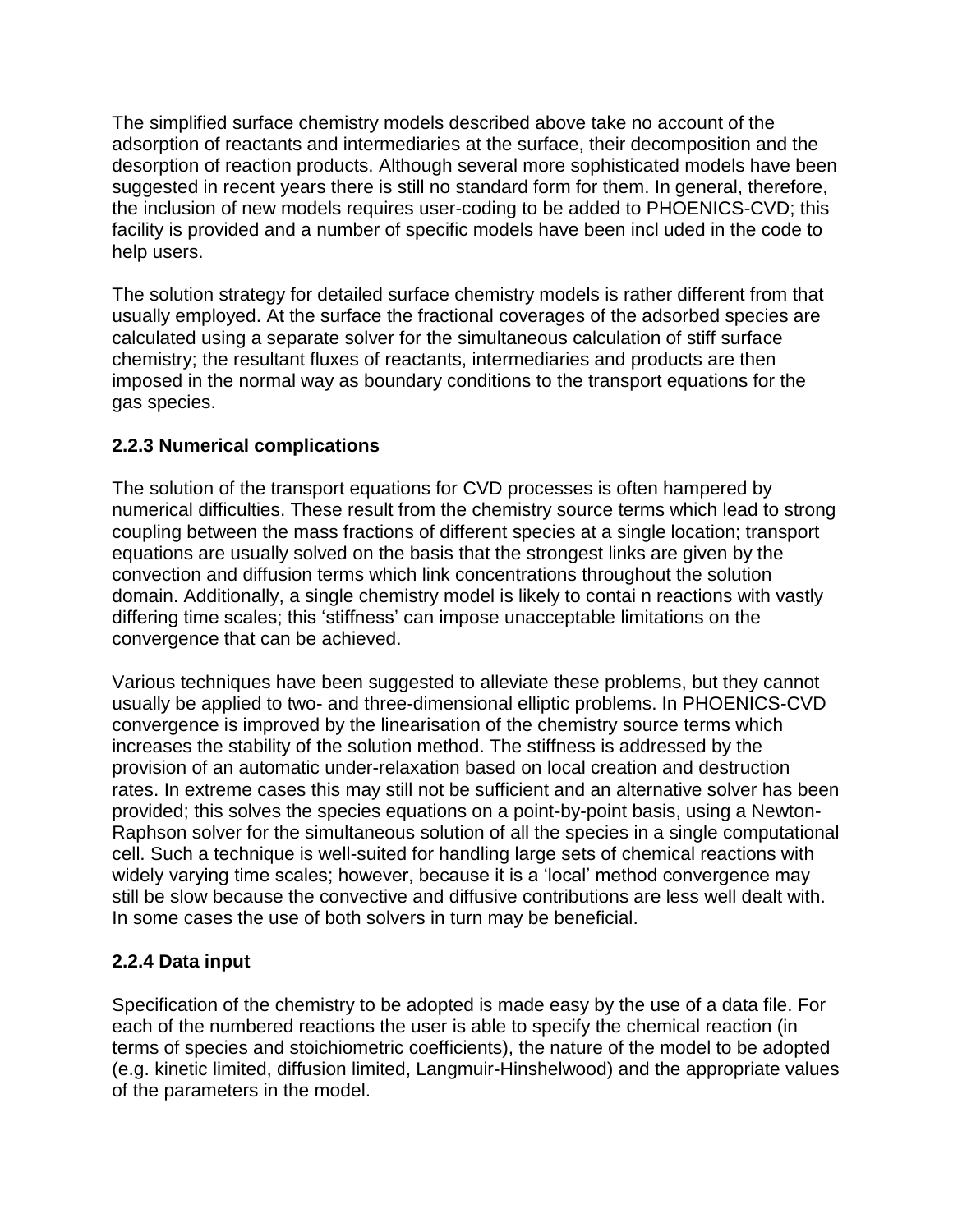# **2.3 Radiation Modelling**

Radiation is a major element in heat transfer within CVD reactors, in addition to convection, conduction and diffusion. The nature of radiation is such that it does not fit easily into the framework of computational fluid dynamics, because of the links it introduces between remote parts of the solution domain. Radiation terms therefore appear as source terms calculated in a totally different manner from the other mechanisms of heat transfer. CVD gases are typ ically transparent to radiation and a surface-to surface model is therefore sufficient. There are two basic formulations: viewfactor based or Monte Carlo. Both approaches were successfully adopted within the ACCESS-CVD Project, although the Monte Carlo coding was restricted to axisymmetric geometries. Time constraints made it impossible for the Monte Carlo coding to be included in the first commercial release of PHOENICS-CVD; it is intended to add it to a later code update.

In each approach the surfaces in the reactor are divided into zones within which the temperature and surface optical properties are assumed to be constant. The radiative heat source to the i<sup>th</sup> zone is given by

$$
Q_i = \sum_j R_{ij} \sigma T_j^4
$$
 (24)

where  $T_i$  is the surface temperature of the  $i<sup>th</sup>$  zone, s is the Stefan-Boltzmann constant and **R** is the radiative exchange matrix. This heat source is used together with the other fluxes to calculate the zone surface temperature iteratively as the general solution proceeds. It is the radiative exchange matrix that is calculated by the viewfactor or Monte Carlo approach.

# **2.3.1 Viewfactor model**

The viewfactor from the  $i<sup>th</sup>$  to the  $i<sup>th</sup>$  thermal zone is given by

$$
\mathbf{F}_{ij}^{(i)} = \frac{1}{\mathbf{A}_j} \int_{\mathbf{j}} \int_{\mathbf{i}} \mathbf{t}_{ij}^{(1)} \frac{|\mathbf{n}_i \cdot \mathbf{r}| |\mathbf{n}_j \cdot \mathbf{r}|}{\pi \mathbf{r}^2} d\mathbf{A}_i d\mathbf{A}_j
$$
(25)

where r is the distance between the points in each zone, **n<sup>i</sup>** and **n<sup>j</sup>** are the two surface normals and  $A_j$  is the surface area of the j<sup>th</sup> zone;  $t_j^{(1)}$  is the transmittance from j to i in the  $I<sup>th</sup>$  spectral band. If all surfaces are opaque the viewfactors are purely geometrical properties of the reactor; the introduction of semitransparent solids means that the viewfa ctors must be recalculated if the degree of transparency changes, e.g. as a result of a changing surface temperature.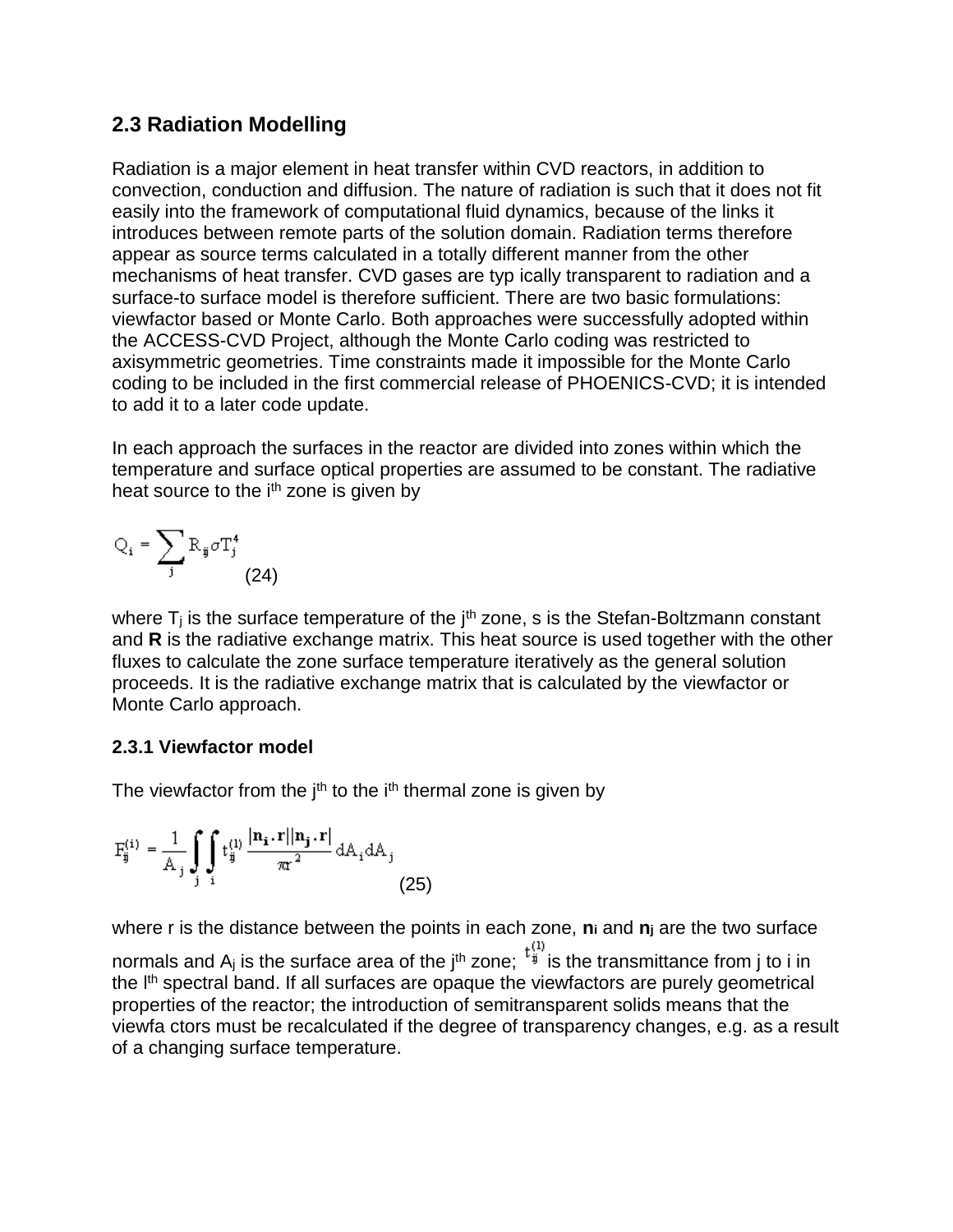Calculation of the energy flux from  $j$  to  $i$  in the  $I<sup>th</sup>$  spectral band is calculated using the Gebhard factors

$$
G_{ij}^{(l)} = a_i^{(l)} \underset{m}{\sum} \left(\delta_{ijm} - F_{ijm}^{(l)} r_{m}^{(l)}\right)^{-1} F_{mj}^{(l)} \tag{26}
$$

which take account of direct and multiply reflected radiation;  $r^{(l)}$ <sub>m</sub> and  $a^{(l)}$ <sub>m</sub> are the reflectivity and absorptivity of the  $m<sup>th</sup>$  zone in the  $l<sup>th</sup>$  band. The net flux in the  $l<sup>th</sup>$  band is then given by

$$
\mathrm{R}_{ij}^{(1)} = (\mathrm{G}_{ij}^{(1)} - \delta_{ij}) \mathrm{e}_{j}^{(1)} \mathrm{P}_{j}^{(1)} \mathrm{A}_{j} \left(27\right)
$$

where  $P_j^{(1)}$  is the fraction of black body radiation in the l<sup>th</sup> band. The total radiative heat source, as given above, includes the full radiation exchange matrix which is the sum of the matrices for each spectral band.

The surface temperature of each zone is calculated iteratively as the solution proceeds and the surface temperature used for the viewfactors should take account of this. For simplicity a user-specified value for each zone is used to avoid frequent recalculation of the radiation exchange matrix. Greater accuracy can be achieved if the specified surface temperatures are modified manually and the solution restarted; typically a single iteration of this type is sufficient.

The calculation of the viewfactors between zones is carried out by means of a raytracing algorithm which detects obstructions (opaque or semitransparent). The geometrical viewfactors are then derived using a modified double integral method which takes account of singular integrals when zones are in contact. For computational efficiency the spectral variation of surface properties is implemented in a banded manner; this is sufficient for most purposes.

# **2.3.2 Monte Carlo model**

The Monte Carlo method is the same in principle; as before a radiative exchange matrix is generated from which heat sources can be determined. However, in this case the calculation is based directly on rays traced from each zone in turn until, after reacting with other surfaces, they reach their final destinations. A large number of rays are used, sampled from the appropriate angular and spectral distributions for the emitting (and any intermediate reflecting and transmitting) surface s, so that a statistically significant picture can be built up, showing how much energy from a surface will be received at each other zone. An advantage of the Monte Carlo approach is that it permits specular reflection to be simulated; this can be particularly useful for the highly reflective surfaces in reactor lamphouses. Furthermore, the spectral variation of properties can be exact, rather than in discrete bands.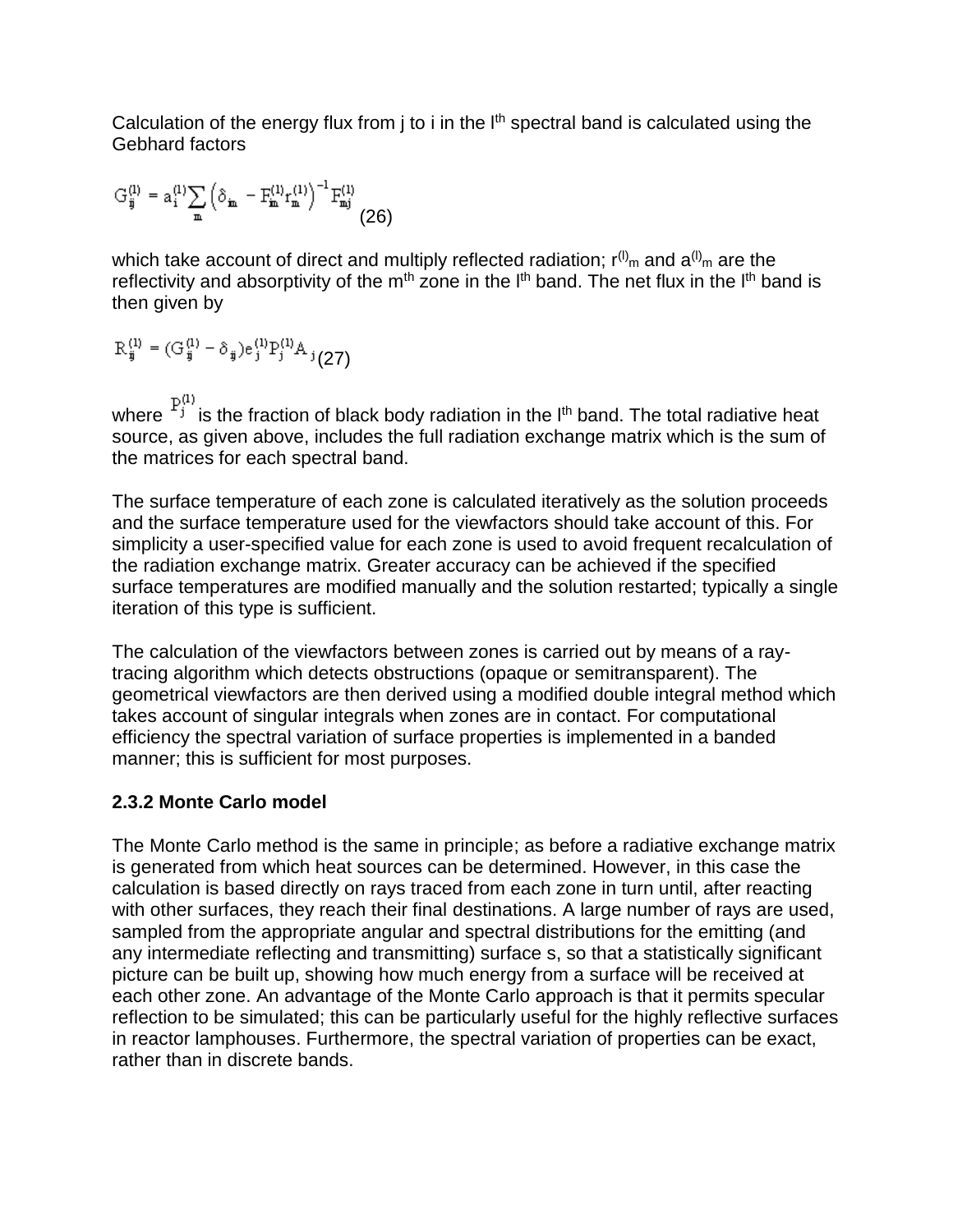## **2.3.3 Data input**

A data file is used to specify the optical properties of any materials that are used in the simulation. The file contains, for each numbered material, a set of coefficients used in the calculation of the real and imaginary parts of the refractive index for each of sixty spectral bands; these cover the wavelength range from  $10^{-7}$ m to  $10^{-4}$ m, representing temperatures from 250K to 6000K. Simplified non-spectral modelling is also permitted and for this the data file c ontains constant values of emissivity and reflectivity. Additional materials can easily be added by users.

# **2.4 Plasma Modelling**

In recent years the use of plasma-enhanced chemical vapour deposition (PECVD) has become more common; the ability to provide the energy required for CVD chemistry without the undesirable side-effects of high thermal stress and poor controllability that are often a problem in conventional, thermally-energised systems makes it an attractive option for a range of processes.

The modelling of plasma-based chemistry is inherently more complex than the modelling of comparable neutral gas processes. Apart from the need to model additional variables associated with the electrons, ions and electric field, there is the notably non-equilibrium state of the plasma: the energy is taken up much more readily by the light electrons than the heavier ions and neutrals which typically remain close to the ambient temperature.

Various methods for plasma modelling exist, usually based either on fundamental laws of physics or engineering approaches containing mainly empirical information. The first category are typically very computer intensive while the second yield only qualitative results. The perceived need within the ACCESS-CVD Project was for a model that was simple enough to be compatible with the computational times for the rest of the simulation but still able to produce valuable quantitative results. Th e outcome was the Eddy Drift-Diffusion Model (EDDM) which has been implemented in PHOENICS-CVD. This model is explicitly geared towards capacitively coupled discharges in the PECVD regime; within those limits it is equivalent to the more fundamental fluid-dynamical approach, from which it is derived, but without such demanding computational requirements.

# **2.4.1 Fluid-dynamical plasma modelling**

Unlike general kinetic models which describe a plasma in terms of distribution functions, fluid-dynamical plasma models use macroscopic variables such as densities, bulk velocities and pressures. Such a model for an RF discharge would require equations for electron density and energy (or temperature), density and velocity for each type of ion and also electrical potential. With appropriate boundary conditions these partial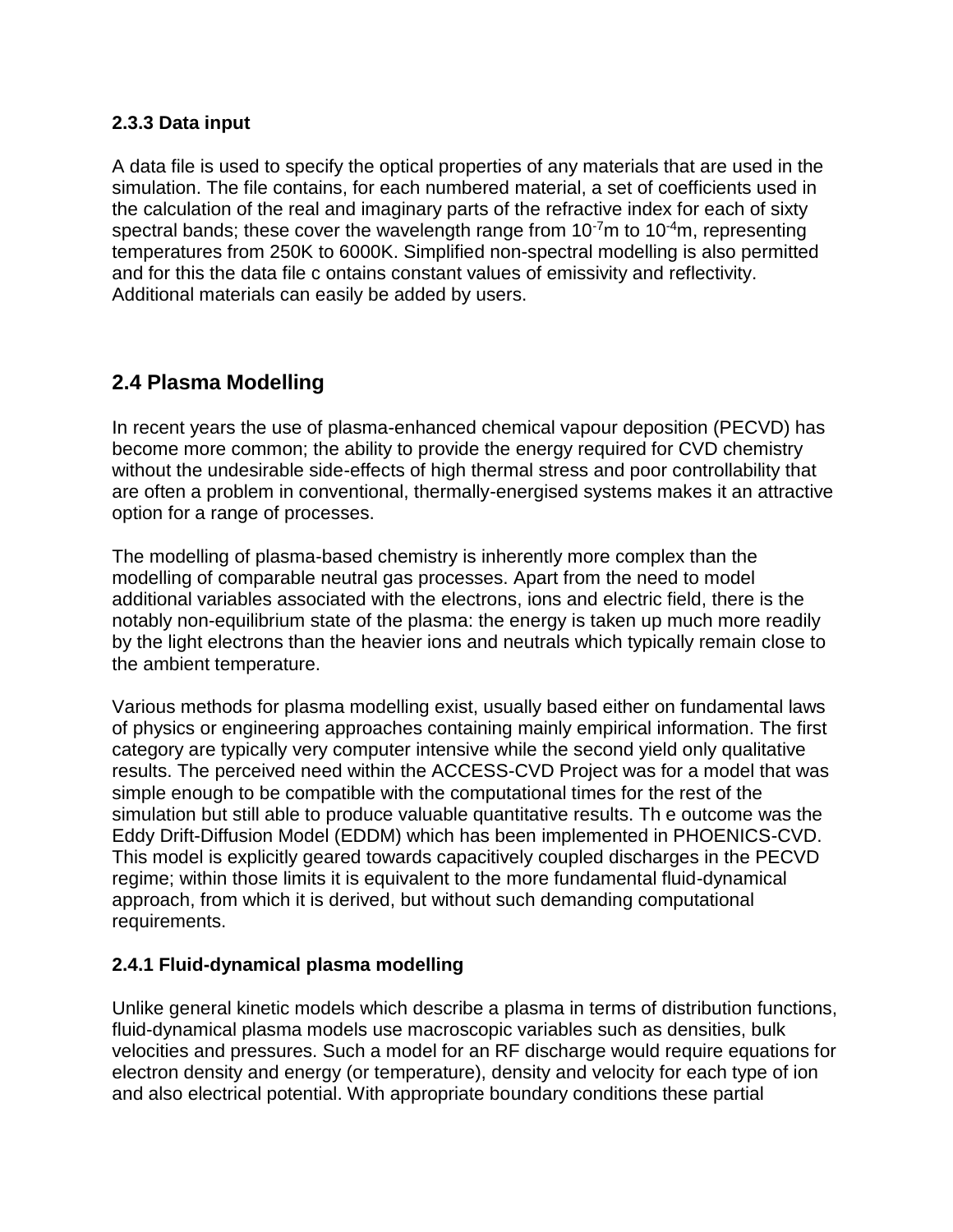differential equations would describe the evolution of a low p ressure discharge under an applied electric field. For periodic RF excitation it would be necessary to solve the transient equations until the asymptotic limit cycle was reached; the transient effects, typically lasting only a few milliseconds, are of little interest for CVD plasma processes.

This approach has been shown to be very reasonable, but extremely slow. One reason for this is that stability and accuracy require time steps in the transient calculation which are small compared with the driving RF frequency; as a large number of cycles are required before the limit cycle is reached this leads to unreasonable run times. This is another example of numerical stiffness (see chemistry section above): the electrons and the ions are described within the same framework, yet the dynamical phenomena act on vastly different time scales.

# **2.4.2 The Effective Drift-Diffusion Model**

The Effective Drift-Diffusion Model overcomes the stiffness problem by making use of additional simplifications to the fluid-dynamical equations; further, the limit cycle is calculated directly, with no attempt to model the transient evolution. The simplifications are based on the very circumstances which have caused the numerical stiffness in the first place: the pronounced scale separation of the dynamics. Specifically the following assumptions are introduced:

> - the characteristic length scales of the plasma (Debye length, mean free path) are small compared with the scale of the reactor; the discharge can then be separated into the bulk, which is numerically resolved, and the thin boundary sheaths at electrodes and walls, which are represented by boundary conditions

- the characteristic frequencies of the electrons (particularly the dielectric relaxation frequency) are high compared with the applied frequency; the electrons are then quasi-static, or in Boltzmann equilibrium

- the dynamic frequencies of the ions (ion plasma frequency, ionization rate) are small compared with the RF frequency; the ions can then be regarded as stationary, reacting only to average field values.

With these assumptions the plasma can be modelled in three parts: plasma transport, RF modulation and energy balance.

Plasma transport:

The quasi-neutrality of the plasma, resulting from the speed of the dielectric relaxation, means that the electron charge density equals the net ion charge density: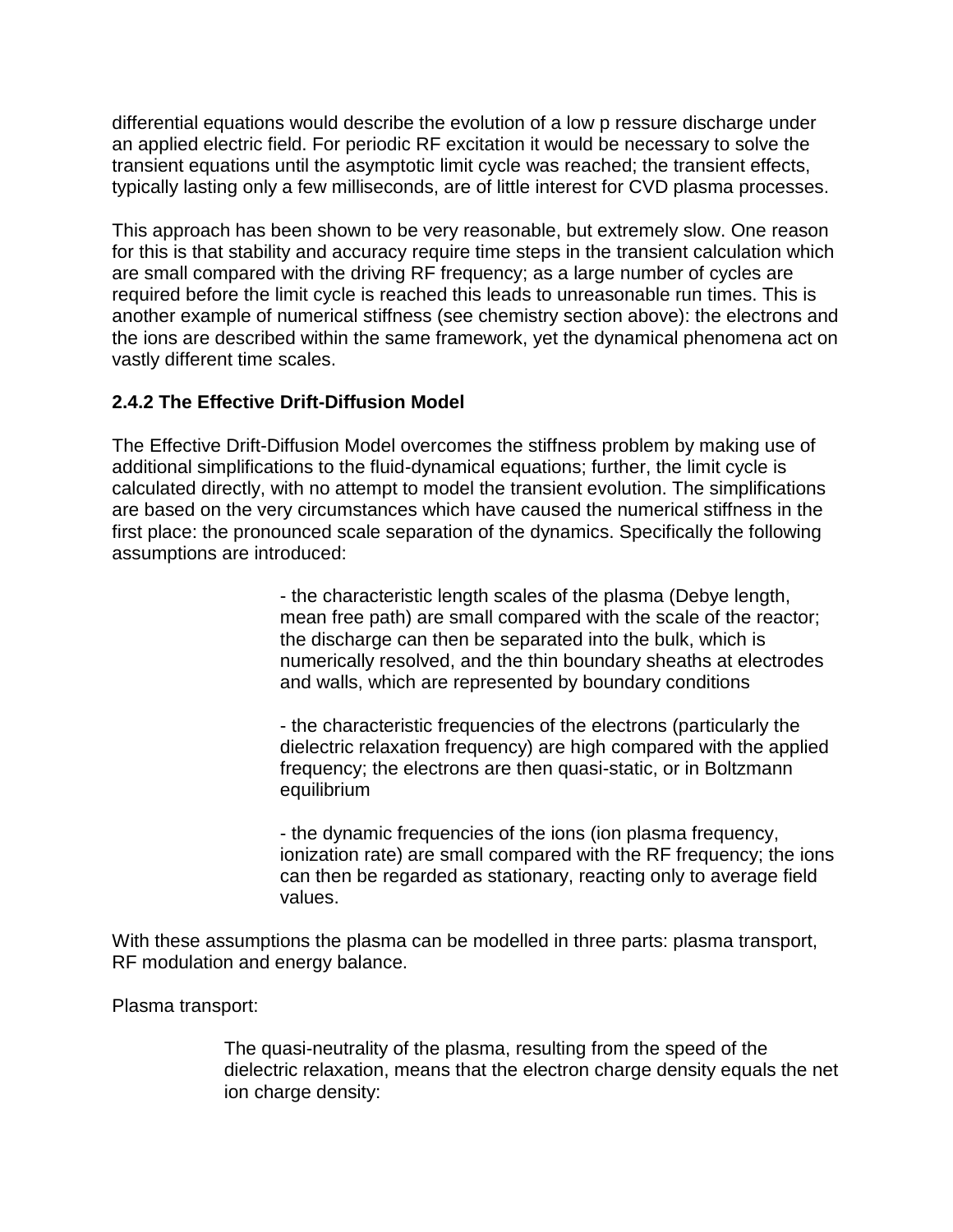$$
\mathsf{en} = \sum_\alpha \mathsf{q}_\alpha \rho_\alpha \qquad \qquad (28)
$$

where e and n are the electron charge and number density, and ga and r a the charge and density of the ions of species a .

Under such conditions a residual, ambipolar field, E, offsets the diffusion pressure of the electrons:

$$
\mathbf{E} = -\frac{\mathbf{D}}{\mu} \frac{\nabla \mathbf{n}}{\mathbf{n}} \frac{1}{(29)}
$$

where m and D are the electron mobility and diffusivity.

This in turn drives the ions and is responsible for the plasma transport:

$$
\nabla \phi_{\alpha} \mathbf{v}_{\alpha} = \mathbf{G}_{\alpha} \tag{30}
$$

Radio Frequency Modulation:

Superimposed on the DC transport is the RF modulation. The electrical current density is given by Ohm's Law,

$$
\delta j = -\mu n \nabla \delta \Phi \left(31\right)
$$

and is subject to Kirchhoff's Law, as a result of which there are no volume sources (ionisation in the bulk is inefficient enough to be neglected):

$$
\tilde{N}
$$
 .d **j** = 0. (32)

As the RF modulation is comparatively weak the potential can be replaced by the leading terms in a Fourier expansion

$$
\Phi(\mathbf{r},t) = \overline{\Phi}(\mathbf{r}) + \delta \Phi(\mathbf{r}) \exp(i \omega_{RF} t) + \delta \Phi(\mathbf{r})^* \exp(-i \omega_{RF} t) \tag{33}
$$

where  $w_{RF}$  is the driving frequency

The real and imaginary parts of the complex potential therefore satisfy Laplace's equation.

#### Energy balance:

The energy balance describes the production , transport and dissipation of the period-averaged electron energy  $T_0$ :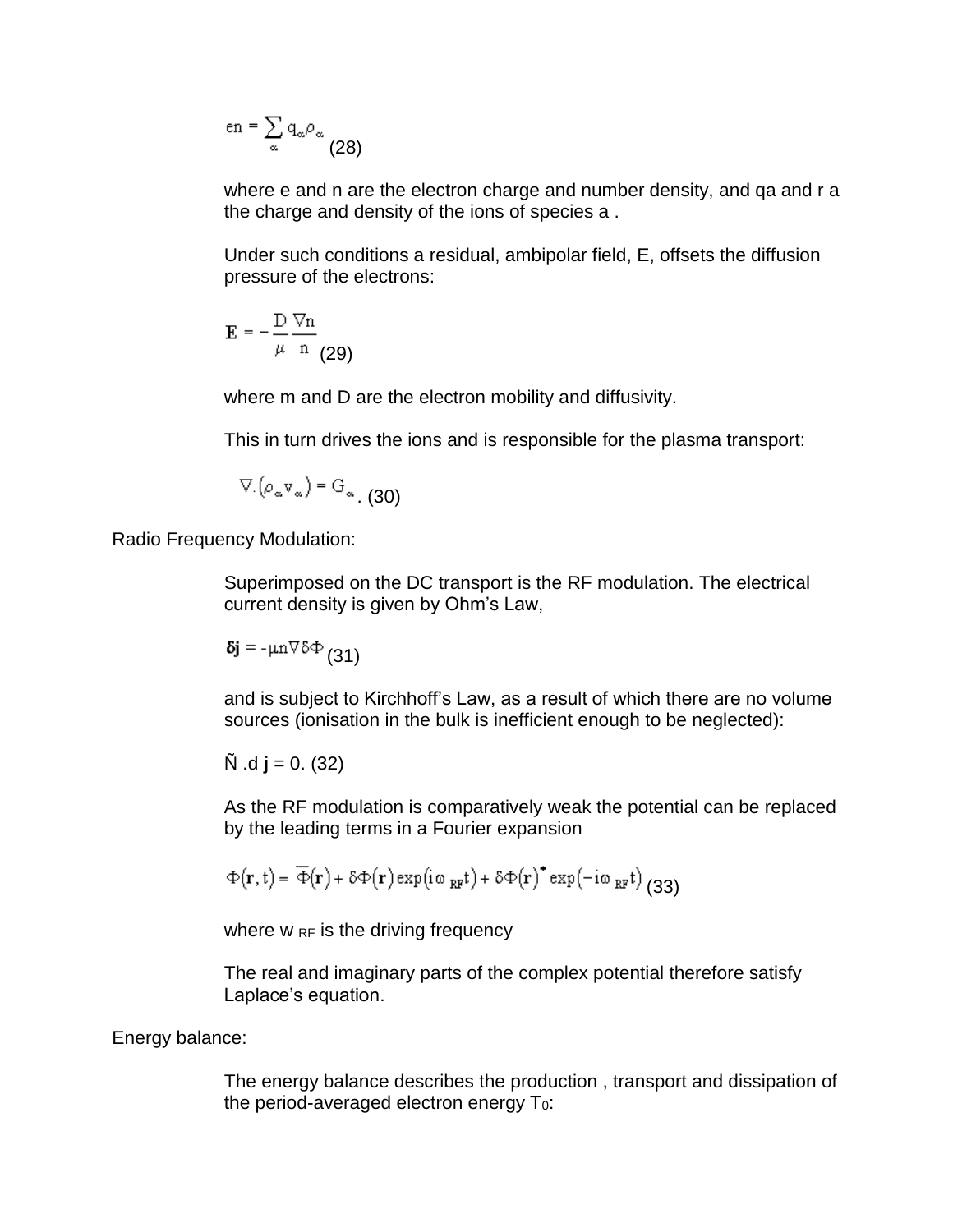$$
-\nabla \cdot (n \kappa \nabla T) = -(\delta j^* \cdot \nabla \delta \Phi + \delta j \cdot \nabla \delta \Phi^*) + nU
$$
(34)

where k is the thermal conductivity and U is the averaged energy loss term.

The model is completed by appropriate boundary conditions taking account of the sheath region. The first of these deals with ion velocity, where Bohm's criterion is assumed:

$$
v_{\infty} = \sqrt{\frac{T}{m_{\infty}}}
$$
 (35)

The sheath region is assumed to be depleted of electrons and unable to support drift or diffusion. Instead the current between bulk and electrodes is carried by the displacement current, with the sheath acting as a capacitor. With C<sub>sh</sub> as the sheath capacitance and V as the electrode voltage this results in

$$
i\omega_{RF}C_{sh}(\delta\Phi|_{boundary} - V) = \delta j.n \quad (36)
$$

The electron depletion in the sheath also means that the plasma bulk is thermally insulated from the walls, i.e.

 $\nabla$ T.  $\mathbf{n}|_{\text{boundary}} = 0$ . (37)

The above set of equations and boundary conditions define the EDDM.

# **2.4.3 Comparison with a fluid-dynamical model**

Although the EDDM is derived from a fluid-dynamical model the method of implementation is very different and it is important that its behaviour should be as expected. Testing was carried out on a 1D parallel plate reactor containing an electropositive (argon like) gas at a pressure of 250mTorr and with an applied RF voltage of 150V.

The electron and ion density for the fluid-dynamical model were compared with the plasma density for the EDDM (which assumes identical ion and electron densities). The results were qualitatively identical and quantitatively reasonable in the bulk region; of course, the EDDM makes no predictions in the sheath region.

Comparison of the averaged electron temperature showed that in each case the electron temperature increased towards the electrodes, in accordance with observation; this is due to the enhanced Ohmic heating in this region. In this case the quantitative agreement was very satisfactory.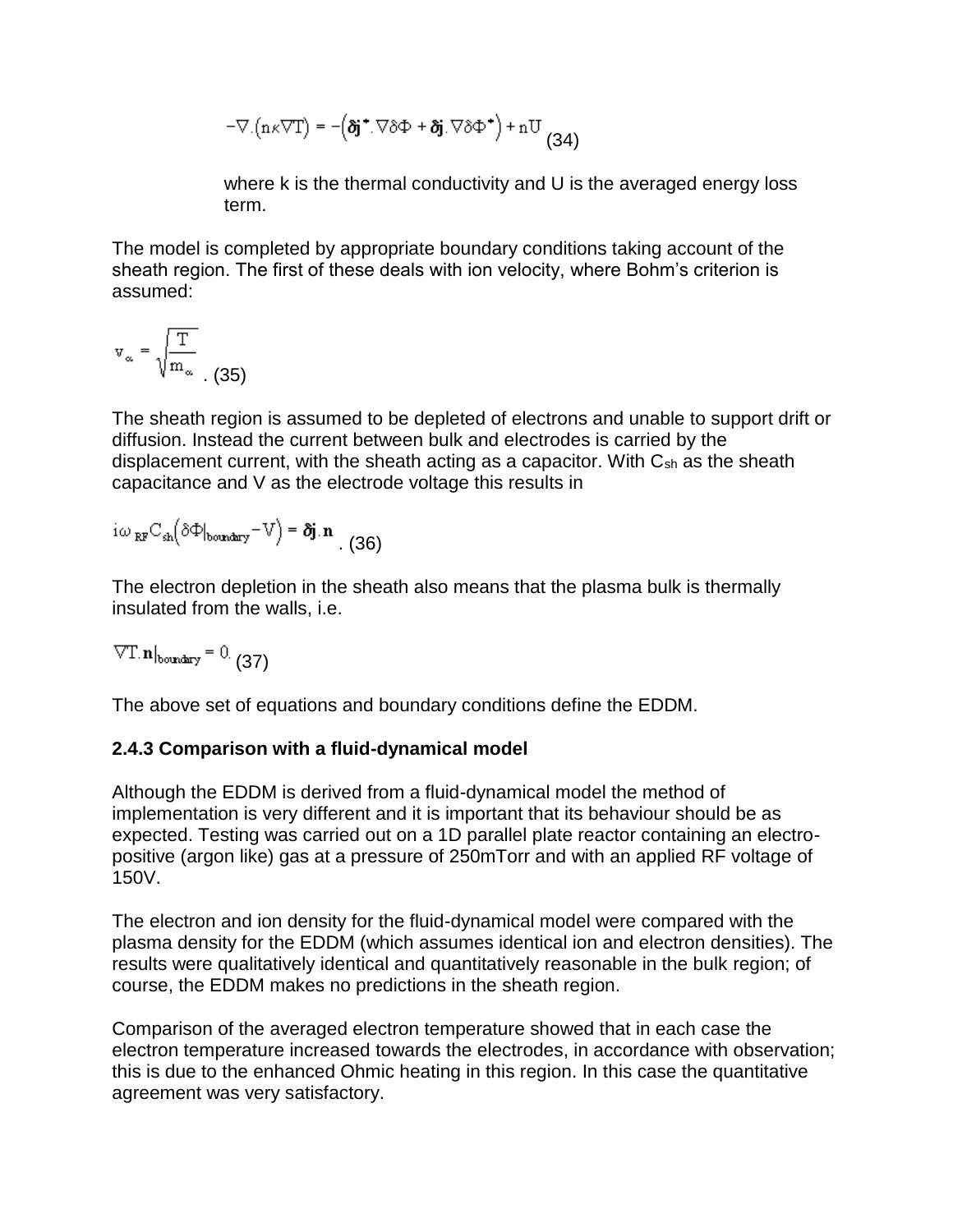The benefit of the EDDM is apparent from the fact that it required approximately two hundred times less computational time to converge.

## **2.4.4. Implementation in PHOENICS-CVD**

The EDDM as incorporated in PHOENICS-CVD has been simplified to contain only a single ion species. This restriction simplifies the model and results in the solution of only four plasma equations in addition to the conventional transport equations. For most applications

there is a dominant carrier species which can reasonably be used to determine the parameters needed to define the plasma behaviour.

# **2.5 Use of PHOENICS-CVD**

To facilitate the use of PHOENICS-CVD by CVD engineers with little, if any, CFD experience it has been equipped with a menu-driven user interface which makes problem set-up straightforward. The menu system is based on the standard PHOENICS menu system, with additional sections for the specification of options which are specific to CVD applications.

Special attention has been devoted to the requirements of the surface-to surface radiation model. This requires that all solid surfaces are covered by thermal zones, a task that is far from straightforward for the user. The menu system has therefore been designed to provide a starting point from which modifications and refinements can easily be made.

For more experienced users the alternative input using a PHOENICS Q1 file is still available, either as an alternative or a supplement to menu driven operation.

Additional data required by PHOENICS-CVD have already been mentioned in earlier sections; these are provided by the user in data files describing transport and thermodynamic properties, chemistry formulations and optical properties.

Extra features incorporated in PHOENICS-CVD are (i) the provision for the user to specify inflowing gas streams in conventional engineering units (sccm) rather than the standard PHOENICS mass flowrates, (ii) the introduction of special coding to allow the inclusion of shower plates as commonly used in CVD reactors, and (iii) the ability to model wafer batches approximately using a smaller number of wafers.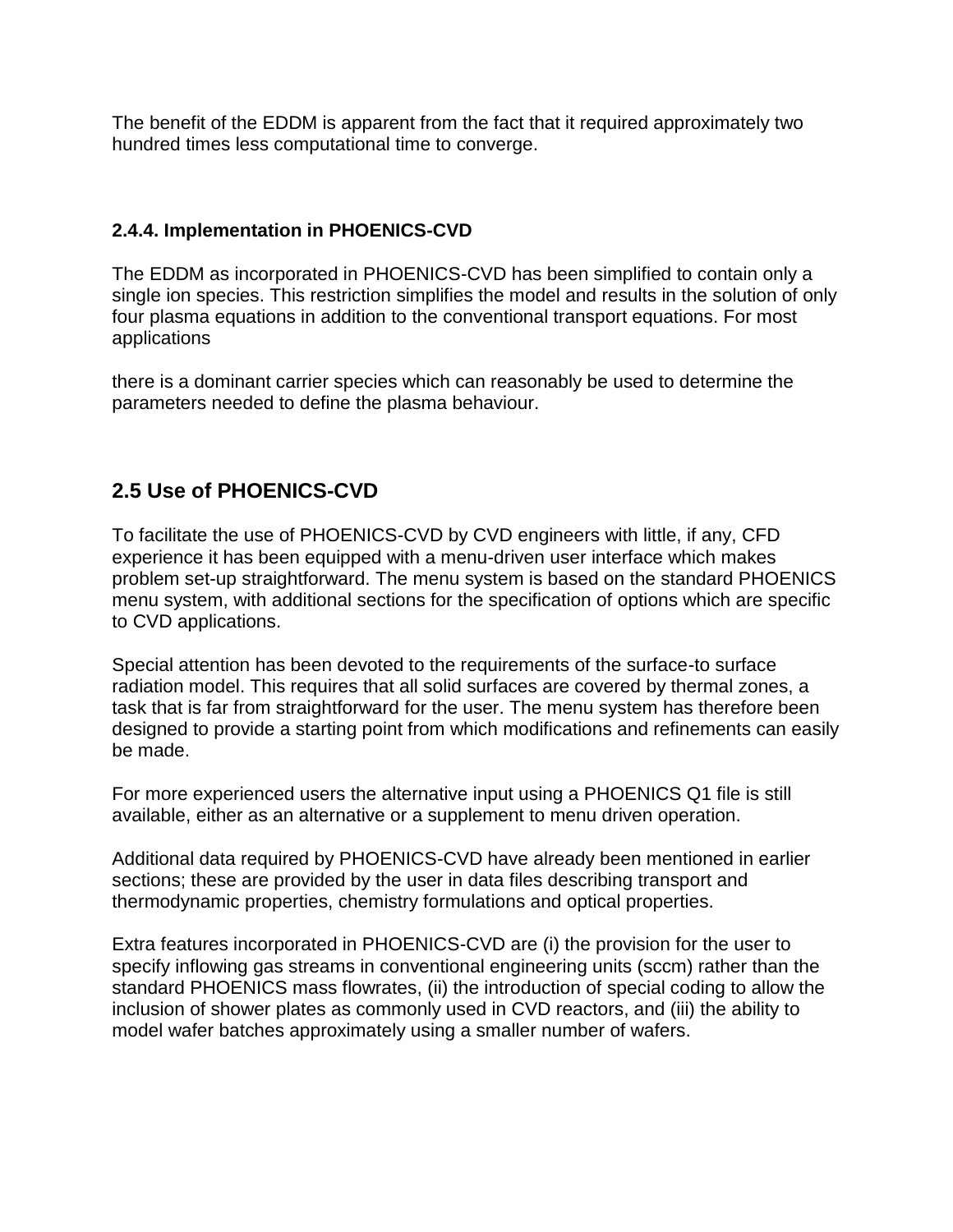# **3. FURTHER SOURCES OF INFORMATION**

Throughout the ACCESS-CVD Project opportunities were taken to promote awareness of the work being done. This primarily took the form of conference and journal publications:

| Author (s):<br>Title:   | Chr Werner<br>Advanced models for reactor simulation in silicon IC manufacturing.                                                                                     |
|-------------------------|-----------------------------------------------------------------------------------------------------------------------------------------------------------------------|
| Presented at:           | Invited paper at the Topical Conference on the Synthesis and Processing of<br>Electronic Materials (San Francisco, California, November 1994).                        |
| Author (s):<br>Title:   | K J Kuijlaars, C R Kleijn and H E A van den Akker<br>A detailed model for low pressure CVD of tungsten.                                                               |
| Presented at:           | International Conference on Metal Coatings and Thin Films (San Diego, California,                                                                                     |
|                         | April 1995): also accepted for publication in Thin Solid Films.                                                                                                       |
| Author (s):<br>Title:   | K J Kuijlaars, C R Kleijn and H E A van den Akker<br>Modelling of transport phenomena and detailed chemistry in chemical vapour                                       |
|                         | deposition equipment.                                                                                                                                                 |
| Presented at:           | 1995 Meeting of the Electrochemical Society (Reno, Nevada, May 1995).                                                                                                 |
| Author (s):             | R P Brinkmann, R Fuerst, Chr Werner and M Hierlemann                                                                                                                  |
| Title:                  | A reduced fluid-dynamical discharge model for applications in technology-oriented<br>CAD.                                                                             |
| Presented at:           | First Symposium on Process Control, Diagnostics and Modeling in Semiconductor<br>Processing, 1995 Meeting of the Electrochemical Society (Reno, Nevada, May<br>1995). |
| Author (s):             | A Kersch                                                                                                                                                              |
| Title:<br>Presented at: | Development of RTP-control with Monte Carlo simulation.<br>Invited paper at the First Symposium on Process Control, Diagnostics and                                   |
|                         | Modeling in Semiconductor Processing, 1995 Meeting of the Electrochemical<br>Society (Reno, Nevada, May 1995).                                                        |
| Author (s):<br>Title:   | T Schafbauer and A Kersch<br>Temperature control in RTP using reduction of equipment models.                                                                          |
| Presented at:           | First Symposium on Process Control, Diagnostics and Modeling in Semiconductor<br>Processing, 1995 Meeting of the Electrochemical Society (Reno, Nevada, May<br>1995). |
| Author (s):             | R P Brinkmann                                                                                                                                                         |
| Title:                  | A unified boundary sheath/presheath model for DC and RF driven low pressure<br>discharges.                                                                            |
| Presented at:           | IEEE International Conference of Plasma Science (Madison, Wisconsin, June<br>1995)                                                                                    |
| Author (s):             | R P Brinkmann and R Fuerst                                                                                                                                            |